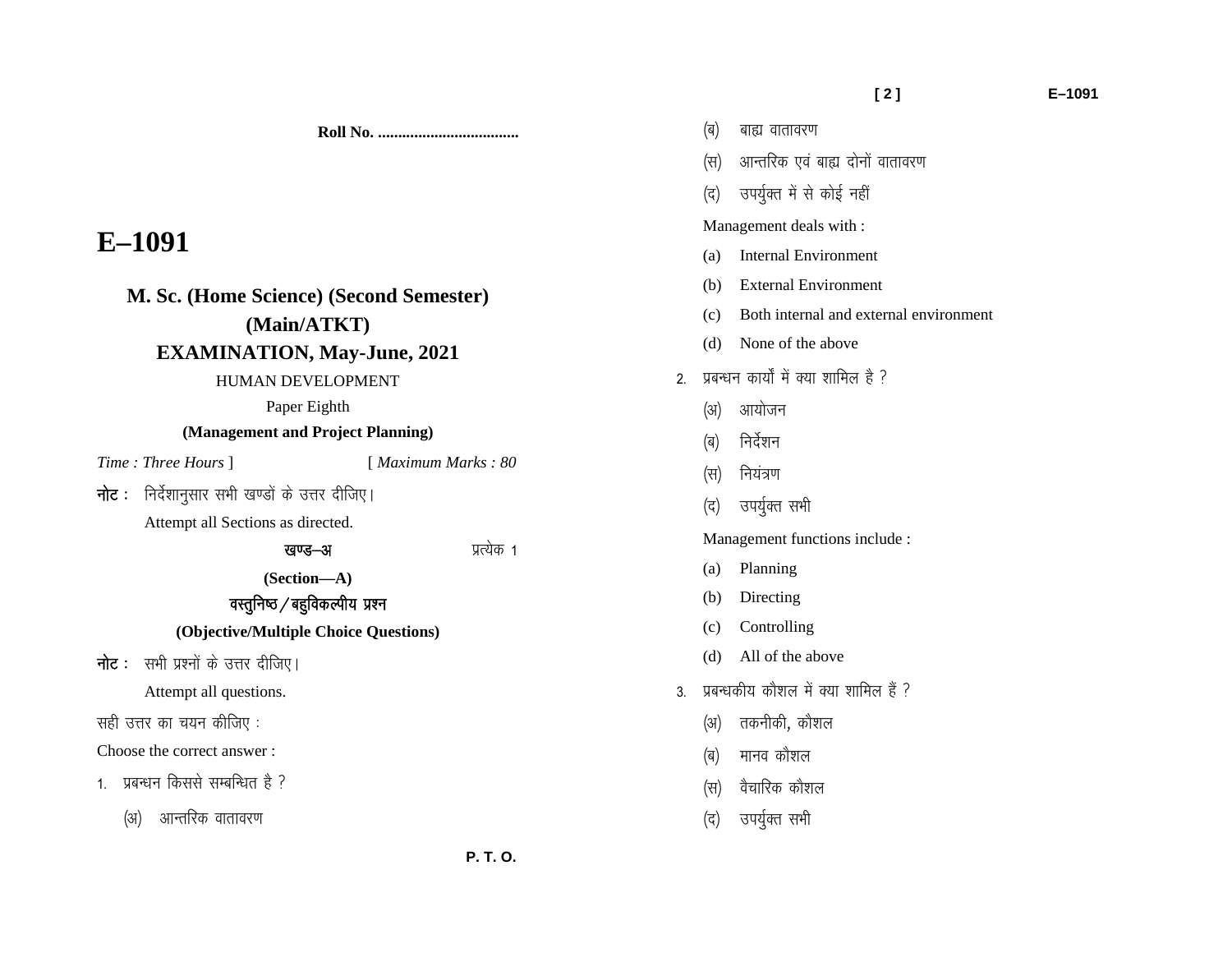|    |      | [3]                                          | E-1091 |    |      | [4]                                                                         | E-1091 |
|----|------|----------------------------------------------|--------|----|------|-----------------------------------------------------------------------------|--------|
|    |      | Managerial skill involves :                  |        |    |      | What is Planning?                                                           |        |
|    | (a)  | Technical skills                             |        |    | (a)  | Planning provides direction                                                 |        |
|    | (b)  | Human skills                                 |        |    | (b)  | Planning facilitates decision making                                        |        |
|    | (c)  | Conceptual skills                            |        |    | (c)  | Planning reduces risk                                                       |        |
|    | (d)  | All of the above                             |        |    | (d)  | None of the above                                                           |        |
| 4. |      | सबसे महत्वपूर्ण प्रबन्धन कौशल हैं :          |        | 6. |      | निम्न में से क्या ग्रामीण क्षेत्रों के गरीबों हेतु स्वरोजगार के उद्देश्य से |        |
|    | (3I) | तकनीकी, मानव और संकल्पनात्मक                 |        |    |      | प्रारम्भ हुआ ?                                                              |        |
|    |      |                                              |        |    | (3I) | डीपीएपी                                                                     |        |
|    | (ब)  | तकनीकी, व्यावहारिक और संकल्पनात्मक           |        |    | (ब)  | आईआरडीपी                                                                    |        |
|    | (स)  | व्यवस्थित, मानव और संकल्पनात्मक              |        |    | (स)  | टीआरवाईएसईएम                                                                |        |
|    | (द)  | तकनीकी, मानव और संज्ञानात्मक                 |        |    | (द)  | उपर्युक्त में से कोई नहीं                                                   |        |
|    |      | The most significant management skills are : |        |    |      | Which one of the following was launched with the objectives                 |        |
|    | (a)  | Technical, human and conceptual              |        |    |      | of helping the poor is rural areas to become self employed?                 |        |
|    | (b)  | Technical, behaviour and conceptual          |        |    | (a)  | <b>DPAP</b>                                                                 |        |
|    | (c)  | Systematic, human and conceptual             |        |    | (b)  | <b>IRDP</b>                                                                 |        |
|    | (d)  | Technical, human and cognitive               |        |    | (c)  | <b>TRYSEM</b>                                                               |        |
| 5. |      | योजना क्या है ?                              |        |    | (d)  | None of the above                                                           |        |
|    |      |                                              |        | 7. |      | IRDP क्या है ?                                                              |        |
|    | (3I) | योजना दिशा देती है                           |        |    | (3I) | इंटीग्रेटेड रूरल डेवलपमेंट प्रोग्राम                                        |        |
|    | (ब)  | योजना निर्माण को आसान करती है                |        |    | (ब)  | इंटीग्रेटेड रूरल डेवलपमेंट पॉलिसी                                           |        |
|    | (स)  | योजना खतरे को कम करती है                     |        |    | (स)  | इटरनेशनल रूरल डेवलपमेंट प्रोग्राम                                           |        |
|    | (द)  | उपर्युक्त में से कोई नहीं                    |        |    | (द)  | उपर्युक्त में से कोई नहीं                                                   |        |
|    |      |                                              |        |    |      |                                                                             |        |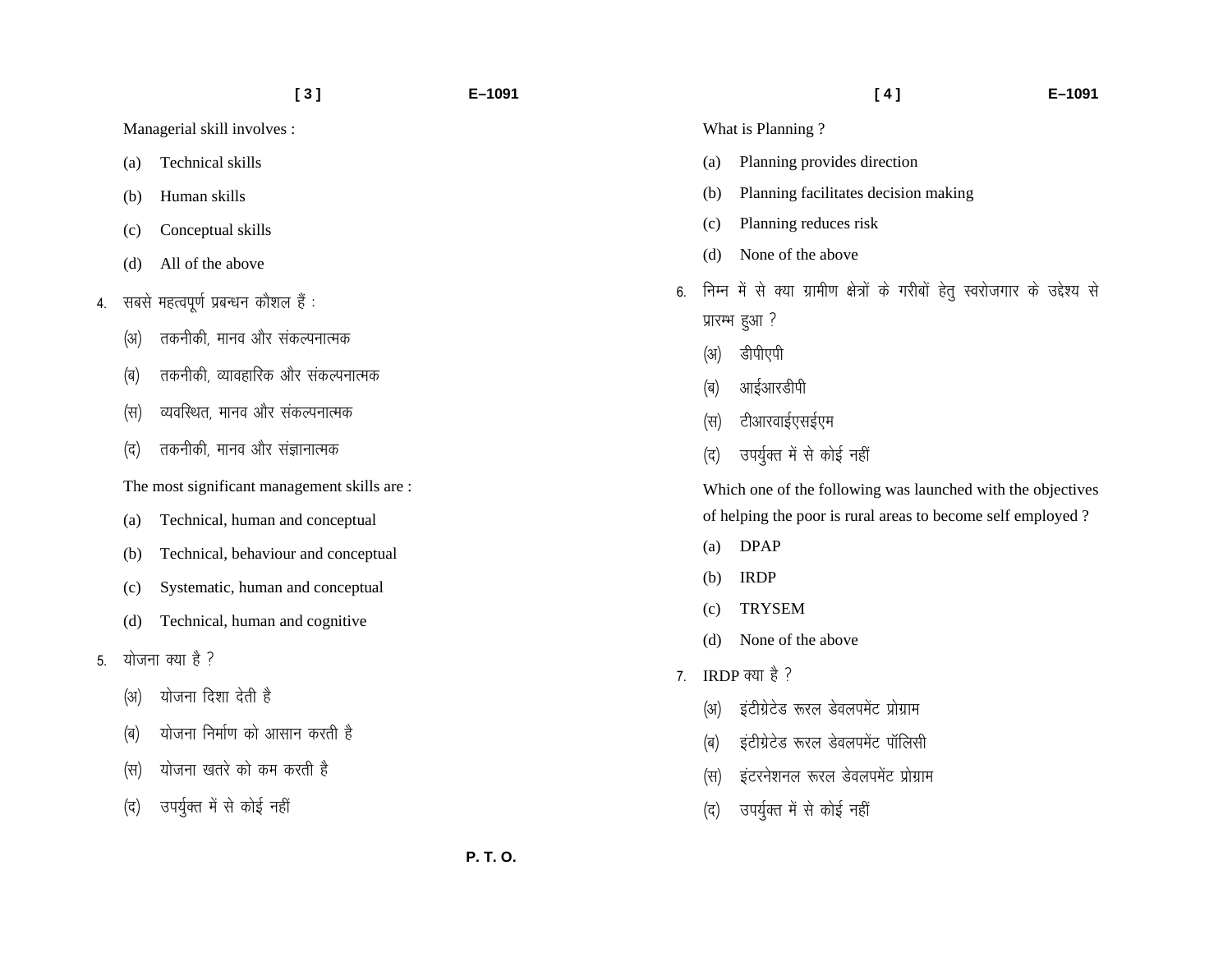|    |             | [5]                                                 | E-1091 |      | [6]                                                        | E-1091 |
|----|-------------|-----------------------------------------------------|--------|------|------------------------------------------------------------|--------|
|    |             | IRDP stands for:                                    |        |      | Causes of Infant mortality:                                |        |
|    | (a)         | <b>Integrated Rural Development Programme</b>       |        | (a)  | Pre-maturity                                               |        |
|    | (b)         | <b>Integrated Rural Development Policy</b>          |        | (b)  | Low birth weight                                           |        |
|    | (c)         | <b>International Rural Development Programme</b>    |        | (c)  | Diarrhoel disease                                          |        |
|    | (d)         | None of the above                                   |        | (d)  | All of the above                                           |        |
|    |             | माँ-शिशु के स्वास्थ्य की भारत में मुख्य समस्या है : |        |      | 10. गर्भावस्था में एक महिला की ऊर्जा की आवश्यकता क्या है ? |        |
|    | (3I)        | कुपोषण                                              |        | (3I) | 200 कैलोरी से कम                                           |        |
|    | (ब)         | पोषण शिक्षा                                         |        | (ब)  | 200 कैलोरी अतिरिक्त तृतीय त्रैमासिक में                    |        |
|    | (स)         | जन्म नियन्त्रण                                      |        | (स)  | 200 कैलोरी अतिरिक्त सम्पूर्ण गर्भावस्था में                |        |
|    | $(\vec{a})$ | उपर्युक्त में से कोई नहीं                           |        | (द)  | कोई परिवर्तन नहीं                                          |        |
|    |             | The main MCH problem in India is:                   |        |      | How many calories should a woman eat each day during       |        |
|    |             |                                                     |        |      | pregnancy?                                                 |        |
|    | (a)         | Malnutrition                                        |        | (a)  | Less than 200 calories                                     |        |
|    | (b)         | <b>Nutrition Education</b>                          |        | (b)  | An additional 200 calories in the third trimester          |        |
|    | (c)         | <b>Birth Control</b>                                |        | (c)  | An additional 200 calories throughout pregnancy            |        |
|    | (d)         | None of the above                                   |        | (d)  | No change                                                  |        |
| 9. |             | शिशु मृत्युदर का कारण :                             |        |      | 11. गर्भावस्था में प्रोटीन की प्रतिदिन आवश्यकता:           |        |
|    | (3I)        | पूर्व परिपक्वता                                     |        | (3I) | 60                                                         |        |
|    | (ब)         | कम जन्म वजन                                         |        | (ब)  | 14                                                         |        |
|    | (स)         | डायरिया बीमारी                                      |        | (स)  | 32                                                         |        |
|    | (द)         | उपर्युक्त सभी                                       |        | (द)  | 15                                                         |        |
|    |             |                                                     |        |      |                                                            |        |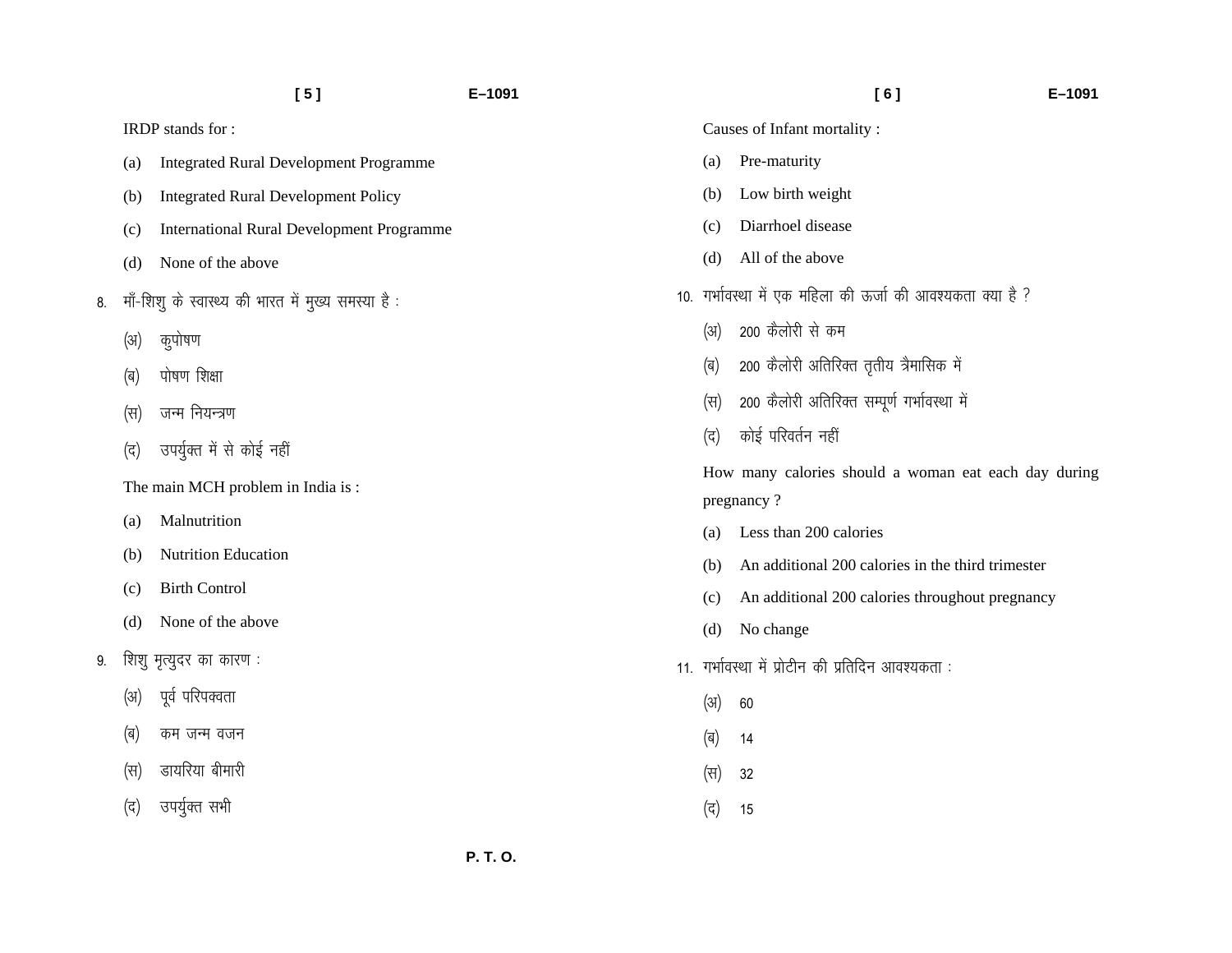|                |                                                          | [7] | E-1091 |      | [8]                                                                 | E-1091 |
|----------------|----------------------------------------------------------|-----|--------|------|---------------------------------------------------------------------|--------|
|                | Recommendation for protein per day during pregnancy :    |     |        |      | What is the first step in project planning?                         |        |
| (a)            | 60                                                       |     |        | (a)  | Establish the objectives                                            |        |
| (b)            | 14                                                       |     |        | (b)  | Determine the budget                                                |        |
| (c)            | 32                                                       |     |        | (c)  | Select the team                                                     |        |
| (d)            | 15                                                       |     |        | (d)  | None of the above                                                   |        |
|                | 12. धात्री माता को कैलोरी की प्रतिदिन आवश्यकता क्या है ? |     |        |      | 14. प्रोजेक्ट को फेल होने से बचाने में कौन सहायता करता है ?         |        |
| (3I)           | 2500                                                     |     |        | (3I) | प्रोजेक्ट मैनेजमेंट                                                 |        |
| (ब)            | 3000                                                     |     |        | (ब)  | तर्कसंगत आदेश                                                       |        |
| (स)            | 2000                                                     |     |        | (स)  | उपर्युक्त दोनो                                                      |        |
| (द)            | 1500                                                     |     |        | (द)  | उपर्युक्त में से कोई नहीं                                           |        |
|                | How many calories is recommended for breast feeding      |     |        |      | Who helps to prevent failures in projects ?                         |        |
| mother?<br>(a) | 2500                                                     |     |        | (a)  | Project management                                                  |        |
| (b)            | 3000                                                     |     |        | (b)  | Rational order                                                      |        |
| (c)            | 2000                                                     |     |        | (c)  | Above both                                                          |        |
| (d)            | 1500                                                     |     |        | (d)  | None of the above                                                   |        |
|                | 13. प्रोजेक्ट योजना का प्रथम चरण है:                     |     |        |      | 15. ग्रामीण युवा स्वरोजगार हेतु प्रशिक्षण कार्यक्रम को कहा जाता है: |        |
| (3I)           | उद्देश्य स्थापित करना                                    |     |        | (3I) | ट्राइसेम                                                            |        |
| (ब)            | बजट का निर्धारण                                          |     |        | (ब)  | यूनीसेफ                                                             |        |
| (स)            | समूह चुनना                                               |     |        | (स)  | सीएसआईडीसी                                                          |        |
| (द)            | उपर्युक्त में से कोई नहीं                                |     |        | (द)  | उपर्युक्त में से कोई नहीं                                           |        |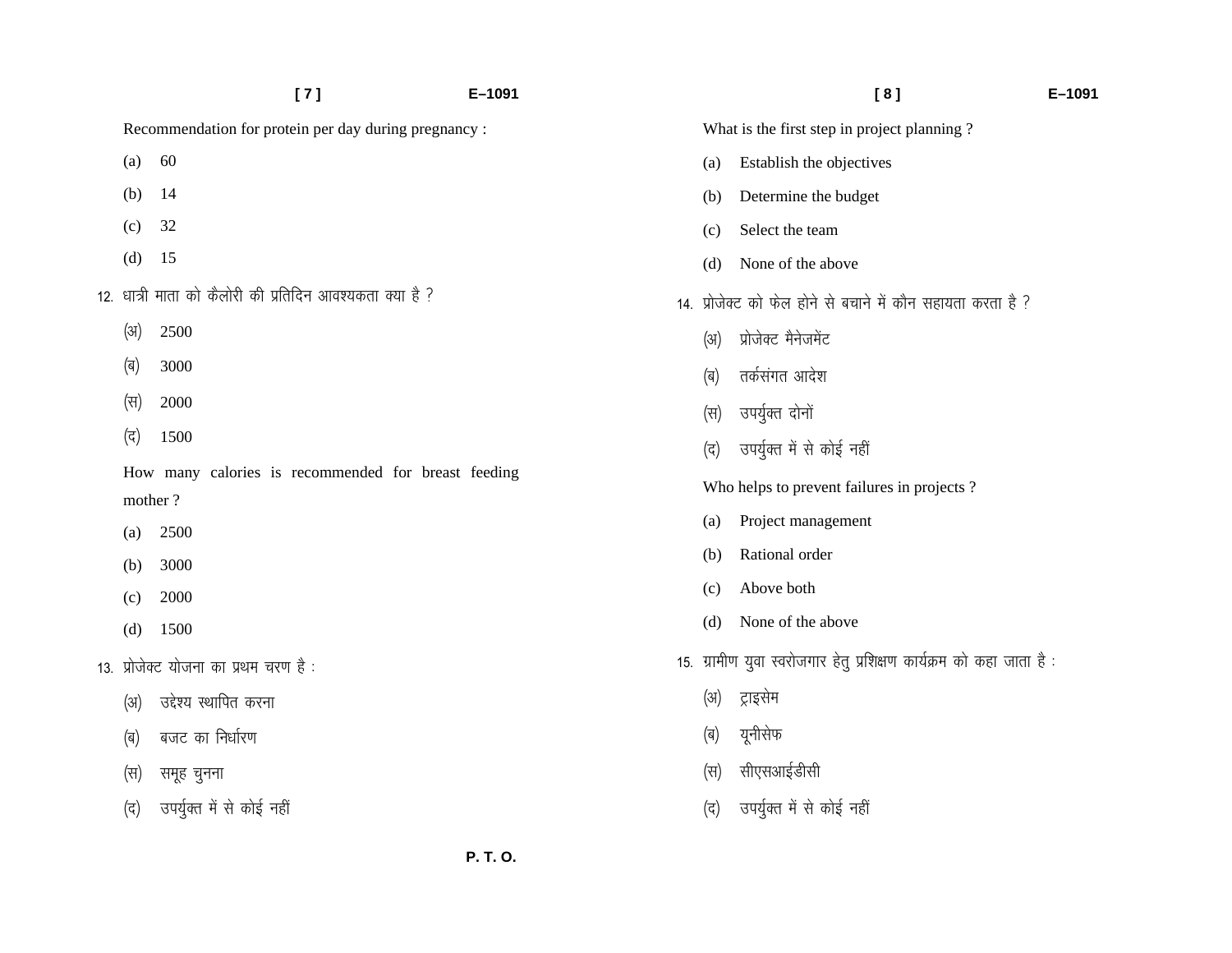|                                                 | [9]                                                                    | E-1091 |          |                               | [10]                                                                      | $E - 1091$ |
|-------------------------------------------------|------------------------------------------------------------------------|--------|----------|-------------------------------|---------------------------------------------------------------------------|------------|
|                                                 | Training of rural youth for self-employment programme                  |        |          |                               | Who known as the father of scientific management?                         |            |
| called is:                                      |                                                                        |        | (a)      | Henry Fayol                   |                                                                           |            |
| (a)                                             | Trysem                                                                 |        | (b)      | Fredrick W. Taylor            |                                                                           |            |
| (b)                                             | <b>UNICEF</b>                                                          |        | (c)      | Robert                        |                                                                           |            |
| (c)                                             | <b>CSIDC</b>                                                           |        | (d)      | None of the above             |                                                                           |            |
| (d)                                             | None of the above                                                      |        |          |                               | 18. प्रोजेक्ट मैनेजर द्वारा जोखिम का मूल्यांकन प्रोजेक्ट को प्रभावित करता |            |
|                                                 | 16.  मैरी पार्कर के अनुसार, दूसरों के माध्यम से काम करवाने की कला है : |        | है       |                               |                                                                           |            |
| (3I)                                            | नौकरी                                                                  |        | (3I)     | सही                           |                                                                           |            |
| (ब)                                             | प्रबन्धन                                                               |        |          |                               |                                                                           |            |
| (स)                                             | व्यवहार                                                                |        | (ब)      | गलत                           |                                                                           |            |
| (द)                                             | उपर्युक्त में से कोई नहीं                                              |        |          |                               | Project managers have to assess the risks that may affect a               |            |
| According to Mary Parkers  is an art of getting |                                                                        |        | project. |                               |                                                                           |            |
|                                                 | things done through others.                                            |        | (a)      | True                          |                                                                           |            |
| (a)                                             | Job                                                                    |        | (b)      | False                         |                                                                           |            |
| (b)                                             | Management                                                             |        |          |                               | 19. कीमत सीधे प्रोडक्ट के उत्पादन एवं सेवाओं से सम्बन्धित होती है:        |            |
| (c)                                             | Behaviour                                                              |        | (3I)     | लागत बजट                      |                                                                           |            |
| (d)                                             | None of the above                                                      |        | (ब)      | पूर्णता पर बजट                |                                                                           |            |
|                                                 | 17.  वैज्ञानिक प्रबन्धन के जनक कौन हैं ?                               |        | (स)      | सीधे लागत                     |                                                                           |            |
| (3I)                                            | हेनरी फेयोल                                                            |        | (द)      | उत्पादित मूल्य                |                                                                           |            |
| (ब)                                             | फ्रेडरिक डब्ल्यू. टेलर                                                 |        |          |                               | Costs that can be directly related to producing the products              |            |
| $(\forall)$                                     | रॉबर्ट                                                                 |        |          | and services of the project : |                                                                           |            |
| (द)                                             | उपर्युक्त में से कोई नहीं                                              |        | (a)      | Cost budgetary                |                                                                           |            |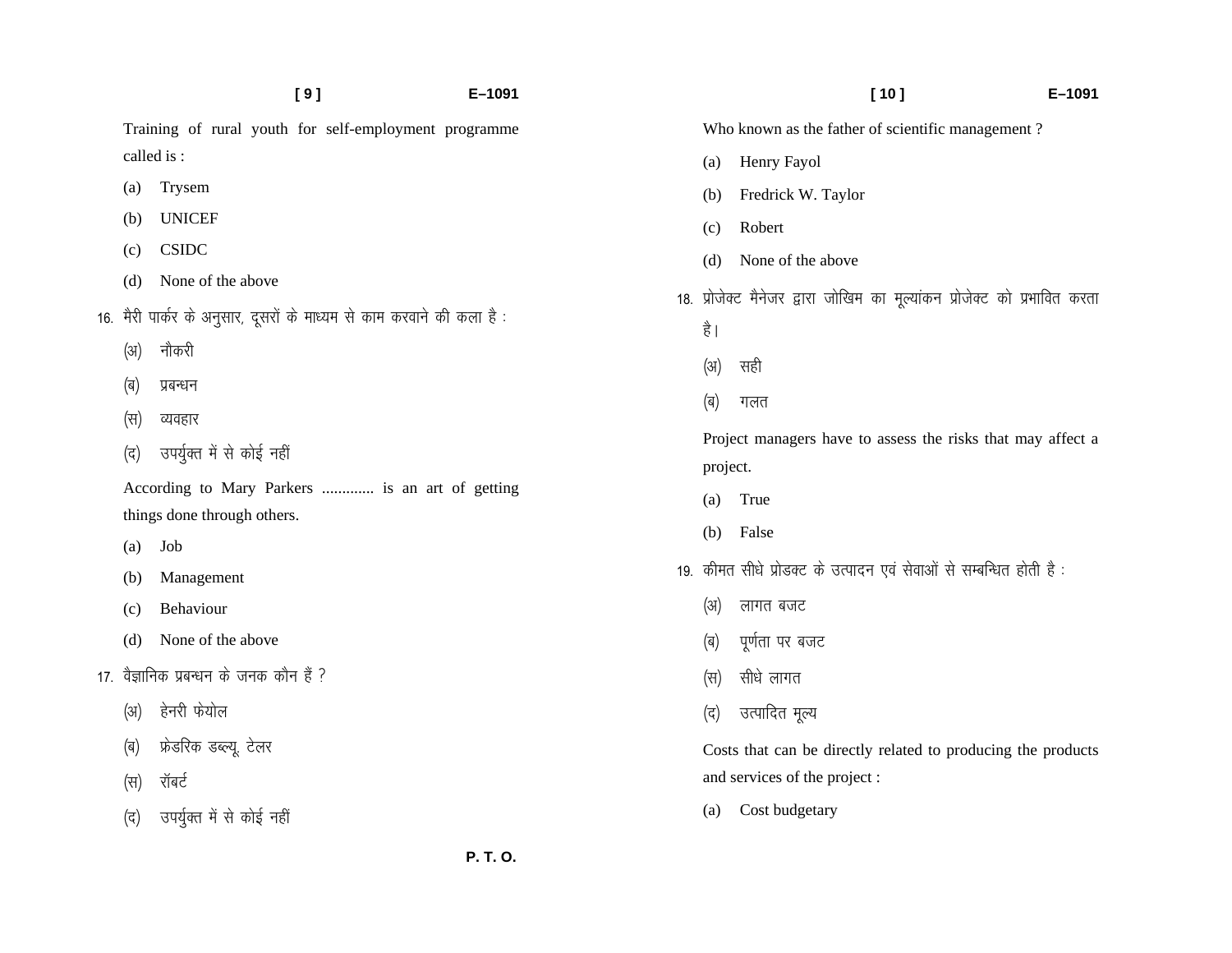|     |                                               | [11]                                                            | E-1091     |                                   | $[12]$                                                 | E-1091     |  |
|-----|-----------------------------------------------|-----------------------------------------------------------------|------------|-----------------------------------|--------------------------------------------------------|------------|--|
|     | (b)                                           | Budget at completion                                            |            | परामर्श को परिभाषित कीजिये।<br>2. |                                                        |            |  |
|     | (c)                                           | Direct costs                                                    |            |                                   | Define Counselling.                                    |            |  |
|     | (d)                                           | Earned value                                                    |            | 3.                                | स्तनपान छुड़ाना क्या है ?                              |            |  |
| 20. |                                               | कैल्शियम की कमी से बीमारी होती है:                              |            |                                   | What is Weaning?                                       |            |  |
|     | (31)                                          | स्कर्वी                                                         |            | 4.                                | प्रोजेक्ट (परियोजना) क्या है ?                         |            |  |
|     | (ब)                                           | रतौंधी                                                          |            |                                   | What is Project?                                       |            |  |
|     | (स)                                           | रिकेट्स                                                         |            | 5.                                | प्रोजेक्ट लक्ष्य से आप क्या समझती हैं ?                |            |  |
|     | (द)                                           | ऑस्टियोपोरोसिस                                                  |            |                                   | What do you mean by project goal?                      |            |  |
|     |                                               | Disease related to calcium deficiency :                         |            | 6.                                | परियोजना फीडबैक क्यों आवश्यक है ?                      |            |  |
|     | (a)                                           | Scurvy                                                          |            |                                   | Write the necessity of project feedback.               |            |  |
|     | (b)                                           | Nightblindness                                                  |            | 7.                                | परियोजना की लागत क्या है ?                             |            |  |
|     | (c)                                           | Rickets                                                         |            |                                   | What is cost of project?                               |            |  |
|     | (d)                                           | Osteoporosis                                                    |            | 8.                                | महिला एवं बाल कल्याण कार्यक्रमों के नाम लिखिये।        |            |  |
|     |                                               | खण्ड—ब                                                          | प्रत्येक 2 |                                   | Write the names of women and child welfare programmes. |            |  |
|     |                                               | (Section-B)                                                     |            |                                   | खण्ड—स                                                 | प्रत्येक 3 |  |
|     |                                               | अतिलघु उत्तरीय प्रश्न                                           |            |                                   | (Section-C)                                            |            |  |
|     |                                               | (Very Short Answer Type Questions)                              |            |                                   | लघु उत्तरीय प्रश्न                                     |            |  |
|     |                                               |                                                                 |            |                                   | (Short Answer Type Questions)                          |            |  |
|     |                                               | <b>नोट</b> : सभी प्रश्नों के उत्तर दो से तीन वाक्यों में लिखिए। |            |                                   | <b>नोट:</b> सभी प्रश्नों के उत्तर 75 शब्दों में दीजिए। |            |  |
|     | Attempt all questions in two-three sentences. |                                                                 |            |                                   | Attempt all questions in 75 words.                     |            |  |
| 1.  |                                               | प्रबन्ध को परिभाषित कीजिये।                                     |            | पारिवारिक परामर्श क्या है ?<br>1. |                                                        |            |  |
|     | Define Management.                            |                                                                 |            | What is family counselling?       |                                                        |            |  |
|     |                                               |                                                                 | P. T. O.   |                                   |                                                        |            |  |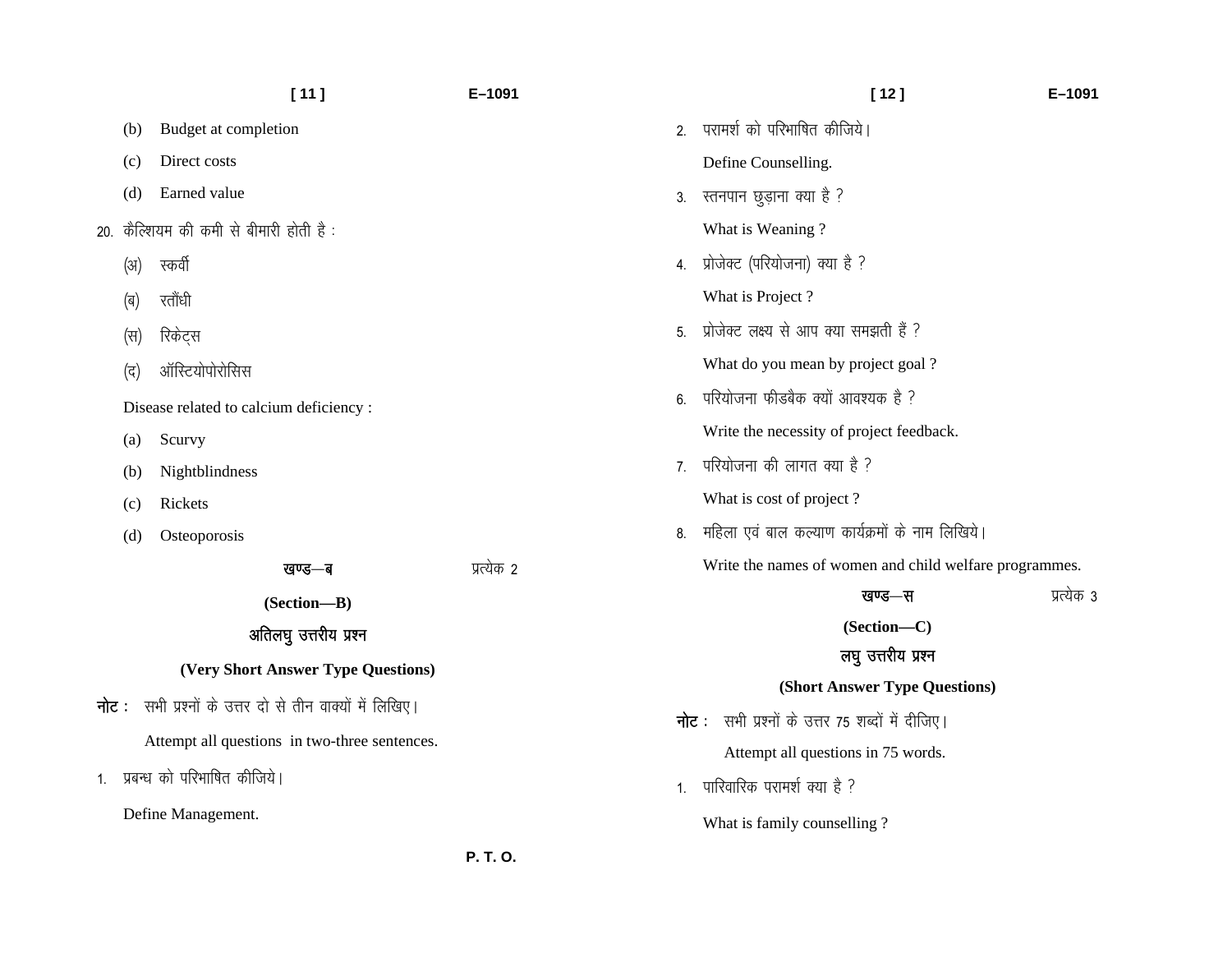|                                                                                                                                 | प्रबन्ध का महत्व बताइये।<br>2.                |                | अथवा                                                                 |
|---------------------------------------------------------------------------------------------------------------------------------|-----------------------------------------------|----------------|----------------------------------------------------------------------|
|                                                                                                                                 | Give importance of management.                |                | <b>Or</b>                                                            |
|                                                                                                                                 | प्रबन्ध की अवधारणा को समझाइये।<br>3.          |                | कार्यक्रमों<br>विभिन्न<br>की<br>सफलता<br>एवं<br>असफलता<br>के<br>कारण |
|                                                                                                                                 | Explain the concept of management.            |                | लिखिये ।                                                             |
|                                                                                                                                 | योजना की आवश्यकता लिखिये।<br>4.               |                | Write the causes of success and failure of different                 |
|                                                                                                                                 | Write need of planning.                       |                | programmes.                                                          |
|                                                                                                                                 | फॉलोअप बैठक क्या है ?<br>5.                   | 2 <sup>2</sup> | कार्यक्रम के प्रकार और उनके व्यवस्थापन पर निबन्ध लिखिये।             |
|                                                                                                                                 | What is follow up meeting?                    |                | Write an essay on types of programme and their                       |
|                                                                                                                                 | सम्पूरक पोषण को समझाइये।<br>6.                |                | management.                                                          |
|                                                                                                                                 | Explain supplementry food.                    |                | अथवा                                                                 |
|                                                                                                                                 | गर्भावस्था में पोषण को लिखिये।<br>7.          |                | <b>Or</b>                                                            |
|                                                                                                                                 | Write diet in pregnancy.                      |                | भारतीय शिक्षाशास्त्रियों के अनुसार बच्चों के विशिष्ट कार्यक्रमों को  |
|                                                                                                                                 | पोषण स्तर का मापन समझाइये।<br>8.              |                | पहचानकर लिखिये।                                                      |
|                                                                                                                                 | Explain the assessment of nutritional status. |                | Write identification of specific programmes for children             |
|                                                                                                                                 | खण्ड—द                                        | प्रत्येक 5     | according to Indian educationists.                                   |
| (Section-D)<br>दीर्घ उत्तरीय प्रश्न<br>(Long Answer Type Questions)<br><b>नोट:</b> सभी प्रश्नों के उत्तर 150 शब्दों में दीजिये। |                                               | 3 <sub>1</sub> | महिला एवं बाल विकास कार्यक्रमों को लिखिये।                           |
|                                                                                                                                 |                                               |                | Write about programmes for women and child development.              |
|                                                                                                                                 |                                               |                | अथवा                                                                 |
|                                                                                                                                 |                                               |                | <b>Or</b>                                                            |
|                                                                                                                                 | Attempt all questions in 150 words.           |                | नियोजन के चरण और डिजाइन को लिखिये।                                   |
|                                                                                                                                 | अच्छे प्रबन्धन के कौशलों को समझाइये।<br>1.    |                |                                                                      |
|                                                                                                                                 | Explain good management skills.               |                | Write steps and design of planning.                                  |
|                                                                                                                                 |                                               |                |                                                                      |

 **[ 14 ] E–1091** 

 **[ 13 ] E–1091** 

 **P. T. O.**